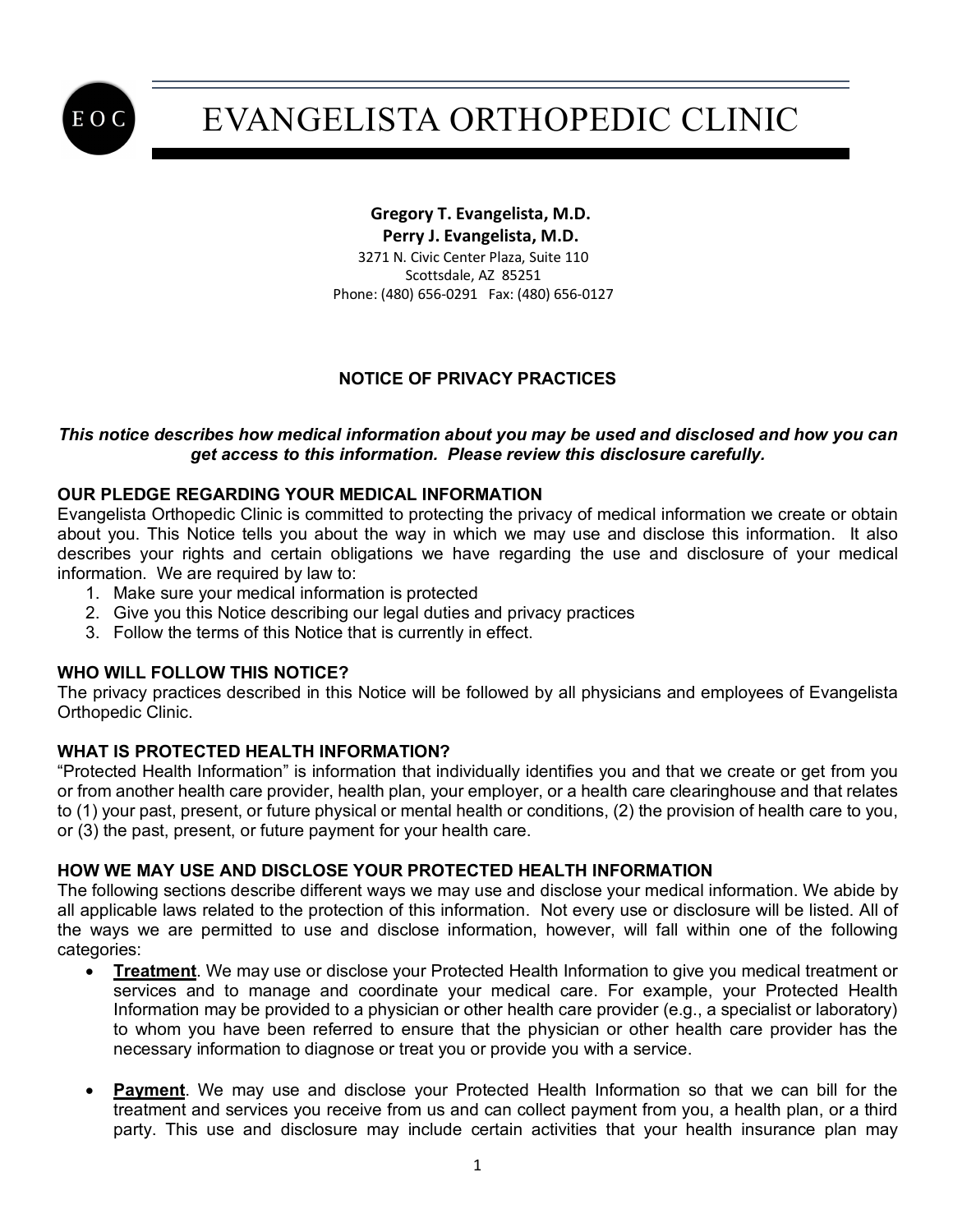

undertake before it approves or pays for the health care services we recommend for you, such as making a determination of eligibility or coverage for insurance benefits, reviewing services provided to you for medical necessity, and undertaking utilization review activities. For example, we may need to give your health plan information about your treatment in order for your health plan to agree to pay for that treatment.

- **Health Care Operations**. We may use and disclose Protected Health Information for our health care operations. For example, we may use your Protected Health Information to internally review the quality of the treatment and services you receive and to evaluate the performance of our team members in caring for you. We also may disclose information to physicians, nurses, medical technicians, medical students, and other authorized personnel for educational and learning purposes.
- **Appointment Reminders/Treatment Alternatives/Health-Related Benefits and Services.** We may use and disclose Protected Health Information to contact you to remind you that you have an appointment for medical care, or to contact you to tell you about possible treatment options or alternatives or health related benefits and services that may be of interest to you.
- **Minors**. We may disclose the Protected Health Information of minor children to their parents or guardians unless such disclosure is otherwise prohibited by law. Research and related activities. We may use and disclose your Protected Health Information for research purposes, but we will only do that if the research has been specially approved by an authorized review board or a privacy board that has reviewed the research proposal and has set up protocols to ensure the privacy of your Protected Health Information. Even without that special approval, we may permit researchers to look at Protected Health Information to help them prepare for research, for example, to allow them to identify patients who may be included in their research project, as long as they do not remove, or take a copy of, any Protected Health Information. We may use and disclose a limited data set that does not contain specific readily identifiable information about you for research. However, we will only disclose the limited data set if we enter into a data use agreement with the recipient who must agree to (1) use the data set only for the purposes for which it was provided, (2) ensure the confidentiality and security of the data, and (3) not identify the information or use it to contact any individual. Required by Law. We will disclose Protected Health Information about you when required to do so by international, federal, state, or local law.
- **To Avert a Serious Threat to Health or Safety**. We may use and disclose Protected Health Information when necessary to prevent a serious threat to your health or safety or to the health or safety of others. But we will only disclose the information to someone who may be able to help prevent the threat.
- **Business Associates.** We may disclose Protected Health Information to our business associates who perform functions on our behalf or provide us with services if the Protected Health Information is necessary for those functions or services. For example, we may use another company to do our billing, or to provide transcription or consulting services for us. All of our business associates are obligated, under contract with us, to protect the privacy and ensure the security of your Protected Health Information. Organ and Tissue Donation. If you are an organ or tissue donor, we may use or disclose your Protected Health Information to organizations that handle organ procurement or transplantation – such as an organ donation bank – as necessary to facilitate organ or tissue donation and transplantation.
- **Military and Veterans**. If you are a member of the armed forces, we may disclose Protected Health Information as required by military command authorities. We also may disclose Protected Health Information to the appropriate foreign military authority if you are a member of a foreign military.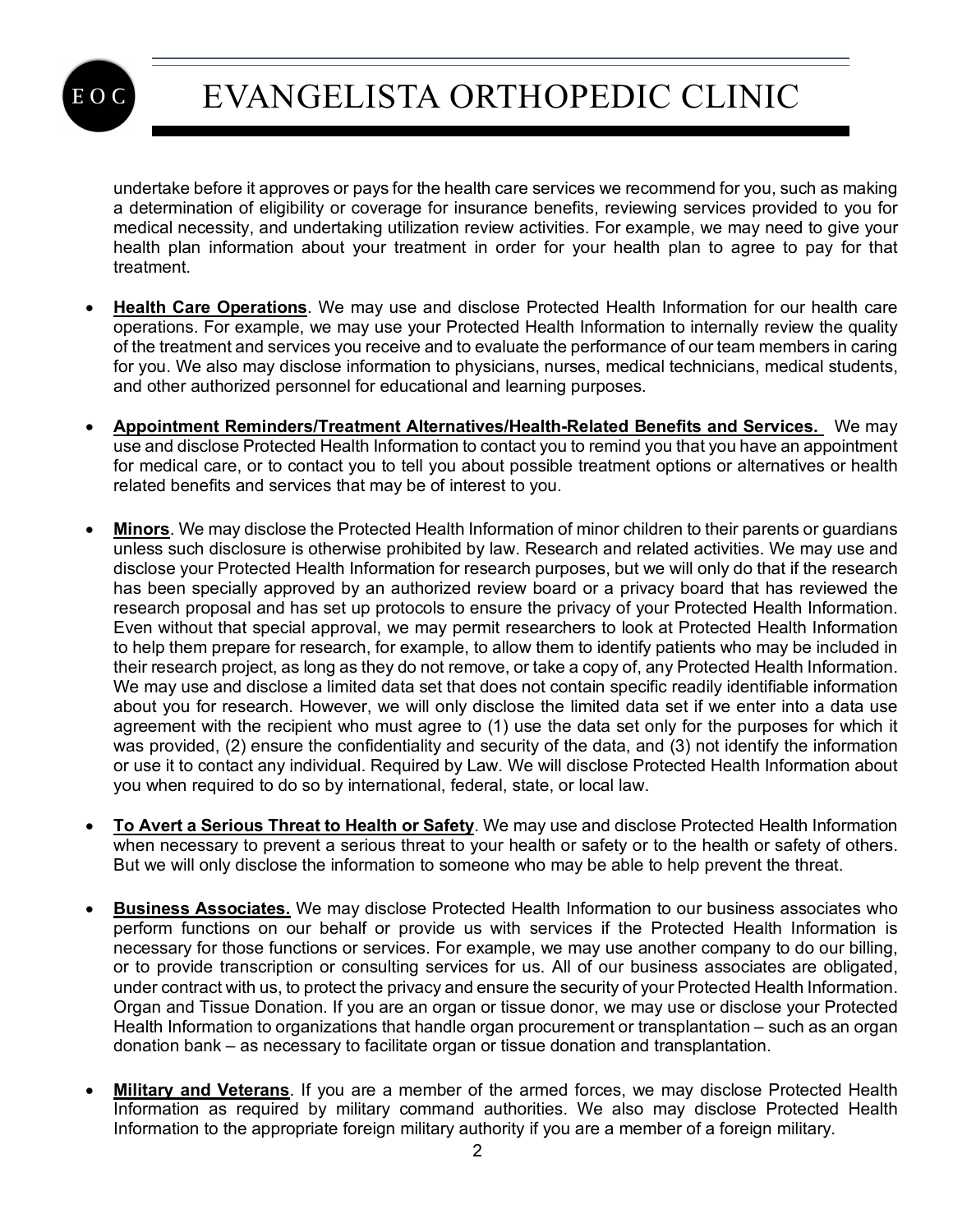

- **Workers' Compensation.** We may use or disclose Protected Health Information for workers' compensation or similar programs that provide benefits for work related injuries or illness.
- **Public Health Risks**. We may disclose Protected Health Information for public health activities. This includes disclosures to: (1) a person subject to the jurisdiction of the Food and Drug Administration ("FDA") for purposes related to the quality, safety or effectiveness of an FDA-regulated product or activity; (2) prevent or control disease, injury or disability; (3) report births and deaths; (4) report child abuse or neglect; (5) report reactions to medications or problems with products; (6) notify people of recalls of products they may be using; and (7) a person who may have been exposed to a disease or may be at risk for contracting or spreading a disease or condition.
- **Abuse, Neglect, or Domestic Violence**. We may disclose Protected Health Information to the appropriate government authority if we believe a patient has been the victim of abuse, neglect, or domestic violence and the patient agrees or we are required or authorized by law to make that disclosure.
- **Health Oversight Activities**. We may disclose Protected Health Information to a health oversight agency for activities authorized by law. These oversight activities include, for example, audits, investigations, inspections, licensure, and similar activities that are necessary for the government to monitor the health care system, government programs, and compliance with civil rights laws.
- **Data Breach Notification Purposes**. We may use or disclose your Protected Health Information to provide legally required notices of unauthorized access to or disclosure of your health information.
- **Lawsuits and Disputes**. If you are involved in a lawsuit or a dispute, we may disclose Protected Health Information in response to a court or administrative order. We also may disclose Protected Health Information in response to a subpoena, discovery request, or other legal process from someone else involved in the dispute, but only if efforts have been made to tell you about the request or to get an order protecting the information requested. We may also use or disclose your Protected Health Information to defend ourselves in the event of a lawsuit.
- **Law Enforcement**. We may disclose Protected Health Information, so long as applicable legal requirements are met, for law enforcement purposes.
- **Military Activity and National Security.** If you are involved with military, national security or intelligence activities or if you are in law enforcement custody, we may disclose your Protected Health Information to authorized officials so they may carry out their legal duties under the law.
- **Coroners, Medical Examiners, and Funeral Directors.** We may disclose Protected Health Information to a coroner, medical examiner, or funeral director so that they can carry out their duties.
- **Inmates.** If you are an inmate of a correctional institution or under the custody of a law enforcement official, we may disclose Protected Health Information to the correctional institution or law enforcement official if the disclosure is necessary (1) for the institution to provide you with health care; (2) to protect your health and safety or the health and safety of others; or (3) the safety and security of the correctional institution.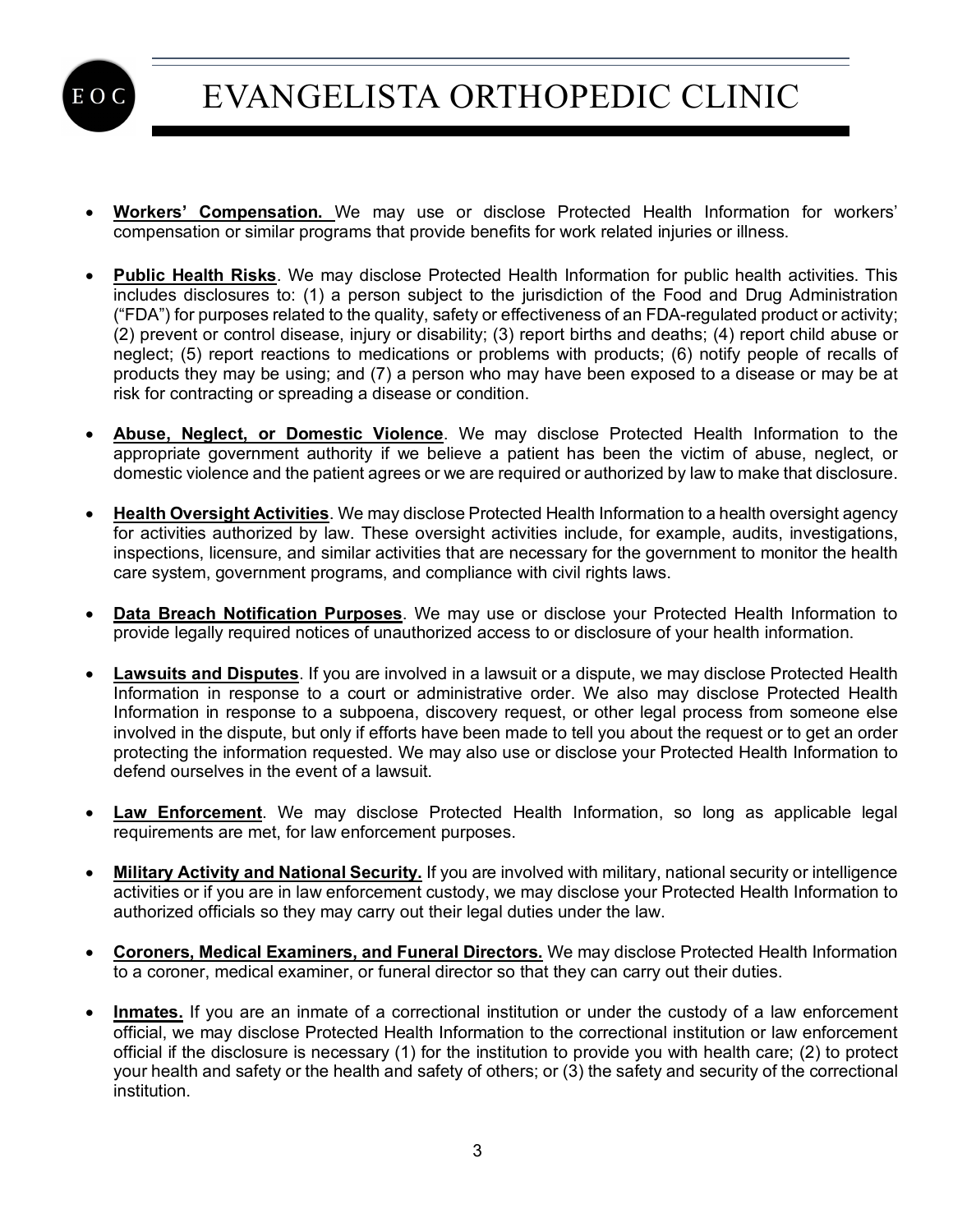EOC

# EVANGELISTA ORTHOPEDIC CLINIC

#### **USES AND DISCLOSURES THAT REQUIRE US TO GIVE YOU AN OPPORTUNITY TO OBJECT OR OPT OUT**

- **Individuals Involved in Your Care or Payment for Your Care**. Unless you object, we may disclose to a member of your family, a relative, a close friend or any other person you identify, your Protected Health Information that directly relates to that person's involvement in your health care. If you are unable to agree or object to such a disclosure, we may disclose such information as necessary if we determine that it is in your best interest based on our professional judgment.
- **Disaster Relief.** We may disclose your Protected Health Information to disaster relief organizations that seek your Protected Health Information to coordinate your care, or notify family and friends of your location or condition in a disaster. We will provide you with an opportunity to agree or object to such a disclosure whenever we practicably can do so.
- **Fundraising Activities**. We may use or disclose your Protected Health Information, as necessary, in order to contact you for fundraising activities. You have the right to opt out of receiving fundraising communications.

## **YOUR WRITTEN AUTHORIZATION IS REQUIRED FOR OTHER USES AND DISCLOSURES**

The following uses and disclosures of your Protected Health Information will be made only with your written authorization:

- 1. Uses and disclosures of Protected Health Information for marketing purposes; and
- 2. Disclosures that constitute a sale of your Protected Health Information.

Other uses and disclosures of Protected Health Information not covered by this Notice or the laws that apply to us will be made only with your written authorization. If you do give us an authorization, you may revoke it at any time by submitting a written revocation to our Office and we will no longer disclose Protected Health Information under the authorization. But disclosure that we made in reliance on your authorization before you revoked it will not be affected by the revocation.

### **YOUR RIGHTS REGARDING YOUR PROTECTED HEALTH INFORMAATION**

You have the following rights, subject to certain limitations, regarding your Protected Health Information:

- **Right to Inspect and Copy.** You have the right to inspect and copy Protected Health Information that may be used to make decisions about your care or payment for your care. We have up to 30 days to make your Protected Health Information available to you and we may charge you a reasonable fee for the costs of copying, mailing or other supplies associated with your request. We may not charge you a fee if you need the information for a claim for benefits under the Social Security Act or any other state or federal needs-based benefit program. We may deny your request in certain limited circumstances. If we do deny your request, you have the right to have the denial reviewed by a licensed healthcare professional who was not directly involved in the denial of your request, and we will comply with the outcome of the review.
- **Right to a Summary or Explanation.** We can also provide you with a summary of your Protected Health Information, rather than the entire record, or we can provide you with an explanation of the Protected Health Information which has been provided to you, so long as you agree to this alternative form and pay the associated fees.
- **Right to an Electronic Copy of Electronic Medical Records.** If your Protected Health Information is maintained in an electronic format (known as an electronic medical record or an electronic health record),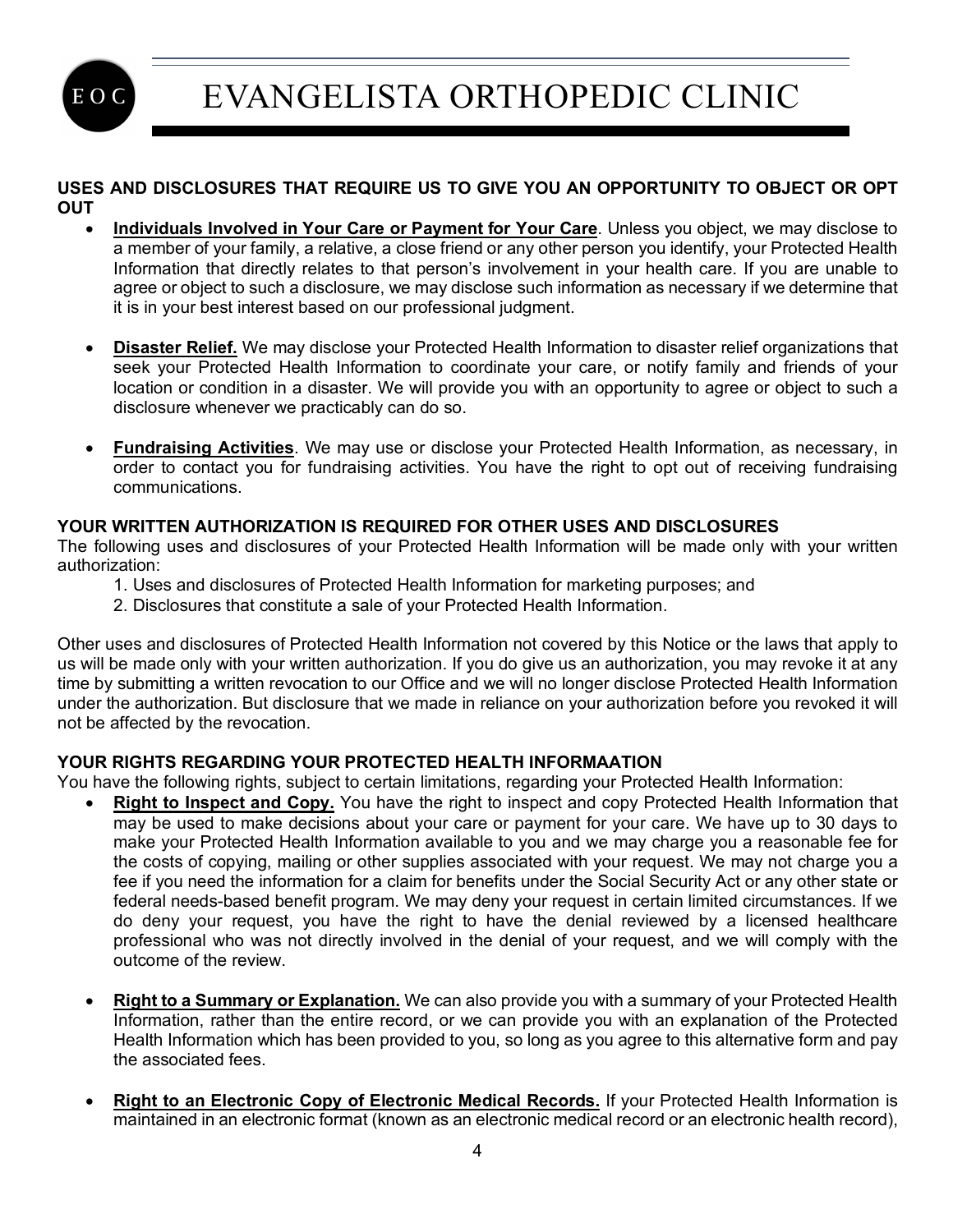

you have the right to request that an electronic copy of your record be given to you or transmitted to another individual or entity. We will make every effort to provide access to your Protected Health Information in the form or format you request, if it is readily producible in such form or format. If the Protected Health Information is not readily producible in the form or format you request your record will be provided in either our standard electronic format or if you do not want this form or format, a readable hard copy form. We may charge you a reasonable, cost-based fee for the labor associated with transmitting the electronic medical record.

- **Right to Get Notice of a Breach**. You have the right to be notified upon a breach of any of your unsecured Protected Health Information.
- **Right to Request Amendments.** If you feel that the Protected Health Information we have is incorrect or incomplete, you may ask us to amend the information. You have the right to request an amendment for as long as the information is kept by or for us. A request for amendment must be made in writing to the Privacy Officer at the address provided at the end of this Notice and it must tell us the reason for your request. In certain cases, we may deny your request for an amendment. If we deny your request for an amendment, you have the right to file a statement of disagreement with us and we may prepare a rebuttal to your statement and will provide you with a copy of any such rebuttal.
- **Right to an Accounting of Disclosures**. You have the right to ask for an "accounting of disclosures," which is a list of the disclosures we made of your Protected Health Information. This right applies to disclosures for purposes other than treatment, payment or healthcare operations as described in this Notice. It excludes disclosures we may have made to you, for a resident directory, to family members or friends involved in your care, or for notification purposes. The right to receive this information is subject to certain exceptions, restrictions and limitations. Additionally, limitations are different for electronic health records. The first accounting of disclosures you request within any 12-month period will be free. For additional requests within the same period, we may charge you for the reasonable costs of providing the accounting. We will tell what the costs are, and you may choose to withdraw or modify your request before the costs are incurred.
- **Right to Request Restrictions.** You have the right to request a restriction or limitation on the Protected Health Information we use or disclose for treatment, payment, or health care operations. You also have the right to request a limit on the Protected Health Information we disclose about you to someone who is involved in your care or the payment for your care, like a family member or friend. To request a restriction on who may have access to your Protected Health Information, you must submit a written request to the Privacy Officer. Your request must state the specific restriction requested and to whom you want the restriction to apply. We are not required to agree to your request, unless you are asking us to restrict the use and disclosure of your Protected Health Information to a health plan for payment or health care operation purposes and such information you wish to restrict pertains solely to a health care item or service for which you have paid us "out-of-pocket" in full. If we do agree to the requested restriction, we may not use or disclose your Protected Health Information in violation of that restriction unless it is needed to provide emergency treatment.
- **Out-of-Pocket-Payments**. If you paid out-of-pocket (or in other words, you have requested that we not bill your health plan) in full for a specific item or service, you have the right to ask that your Protected Health Information with respect to that item or service not be disclosed to a health plan for purposes of payment or health care operations, and we will honor that request.